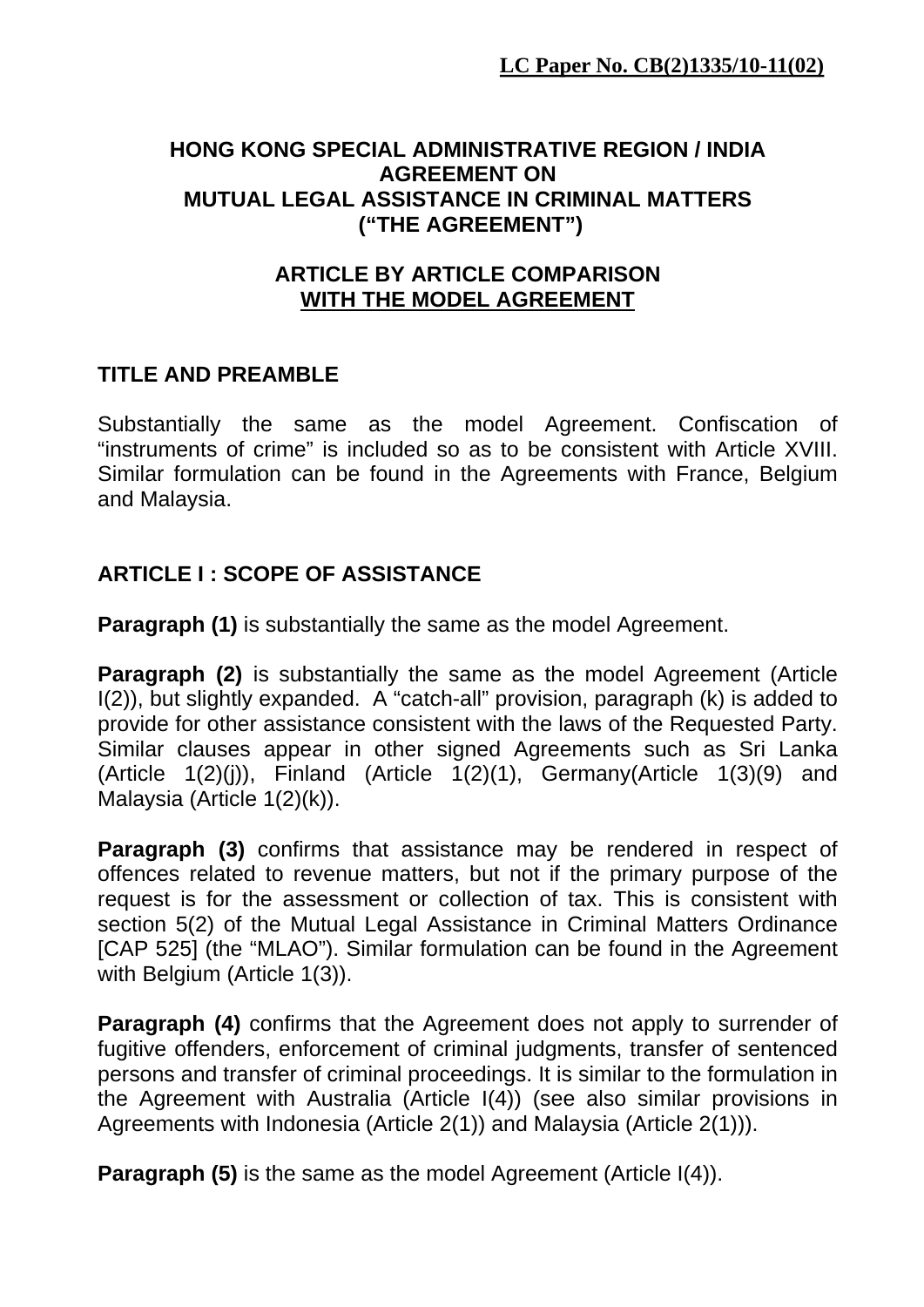**Paragraph (6)** reflects the reality that requests will emanate from and be executed by a variety of "competent authorities". Pursuant to Article II (CENTRAL AUTHORITY) however all such requests must be transmitted via the Central Authorities.

# **ARTICLE II : CENTRAL AUTHORITY**

The first three paragraphs of Article II are substantially the same as the model Agreement (Article II). Paragraph (4) is similar to Article VI(1) of the model Agreement and is the same as Article II(4) of the Agreements with Belgium and France.

# **ARTICLE III : OTHER ASSISTANCE**

This is an expanded version of Article III of the model Agreement. It confirms that the Agreement does not affect the existing obligations or prevent the Parties from rendering assistance under other agreements or arrangements.

## **ARTICLE IV : LIMITATIONS ON COMPLIANCE**

**Paragraph (1)(a)** is substantially the same as the model Agreement (Article  $IV(1)(a)$ ).

**Paragraph (1)(b)** is the same as the model Agreement (Article IV(1)(f)).

**Paragraph (1)(c)** is the same as the model Agreement (Article IV(1)(b)).

**Paragraph (1)(d)** is the same as the model Agreement (Article IV(1)(d)).

**Paragraph (1)(e)** is the same as the model Agreement (Article IV(1)(g)).

**Paragraph (1)(f)** is the same as the model Agreement (Article IV(1)(e)).

**Paragraph (1)(g)** is substantially the same as the model Agreement (Article  $IV(1)(h)$ .

**Paragraph (1)(h)** is the same as the model Agreement (Article IV(1)(c)).

**Paragraph (2)** is the same as Article IV(2) of the model Agreement.

**Paragraph (3)** reflects the fact that the Requested Party should carefully consider any decision to find that a request relates to a political offence and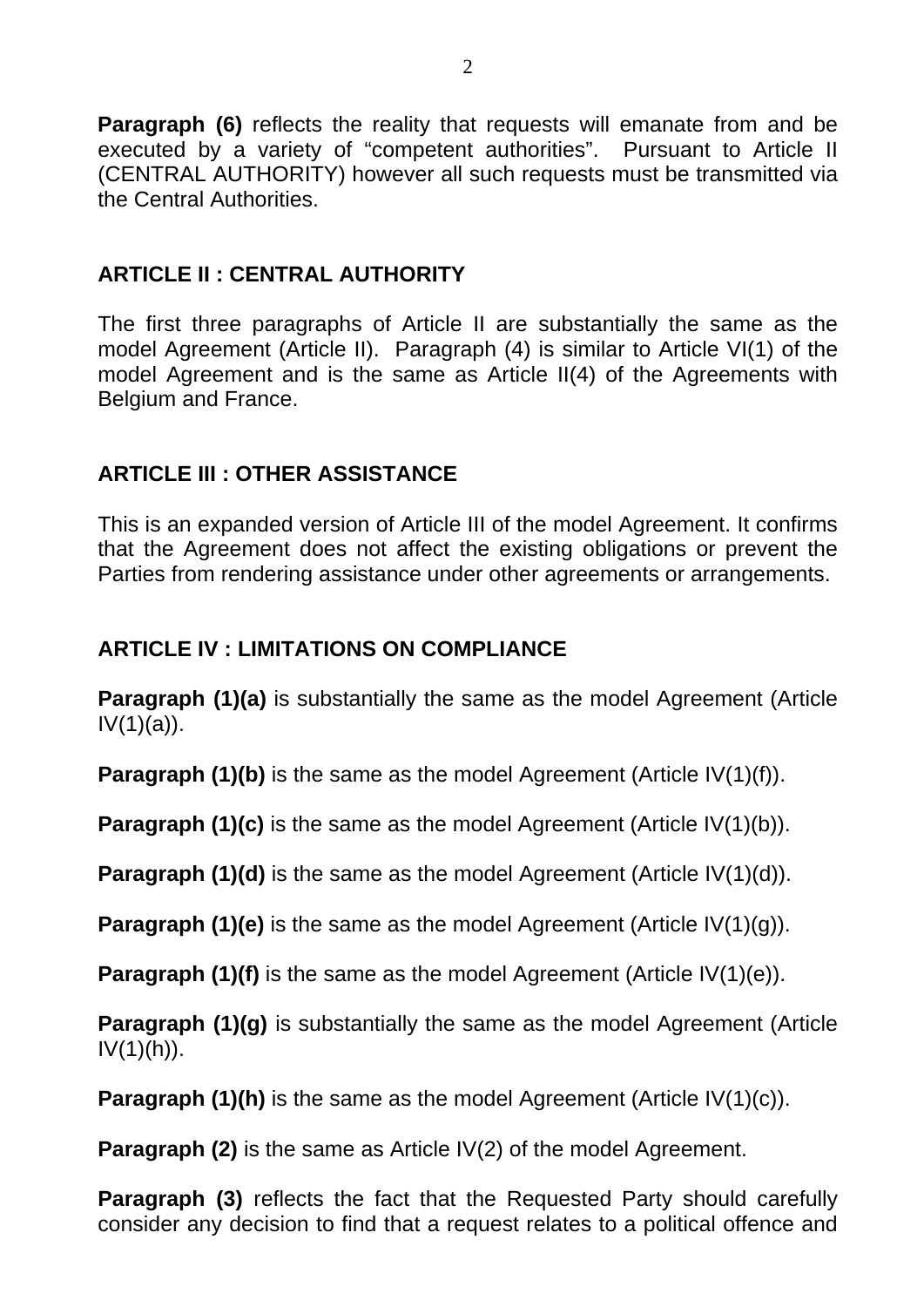should in particular have regard to all the relevant facts and relevant conventions.

**Paragraph (4)** confirms that as far as double criminality is concerned it is the conduct that is critical rather than the precise offence which is or is to be charged.

**Paragraphs (5) to (7)** are the same as the model Agreement (Article IV(4) to (6)).

**N.B.** Article IV(3) of the model Agreement (in relation to the death penalty) is not included on the basis that the Requested Party may refuse assistance in death penalty cases on the ground of "essential interests".

# **ARTICLE V : REQUESTS**

This Article is substantially the same as the model Agreement (Article V).

# **ARTICLE VI : EXECUTION OF REQUESTS**

This Article is substantially the same as Article VI of the model Agreement. Article VI corresponds precisely to Article VI of the Agreement with France.

## **ARTICLE VII : REPRESENTATION AND EXPENSES**

This Article is substantially the same as Article VII of the model Agreement.

## **ARTICLE VIII : LIMITATIONS OF USE**

Article VIII is the same as the model Agreement (Article VIII).

# **ARTICLE IX : ATTENDANCE OF PERSONS**

This Article is consistent with Article IX(4) of the model Agreement and section 10(4) of the MLAO. Similar formulations can be found in the Agreements with France (Article IX), Denmark (Article 8(3)) and Switzerland (Article 9).

## **ARTICLE X : OBTAINING OF EVIDENCE, ARTICLES OR DOCUMENTS**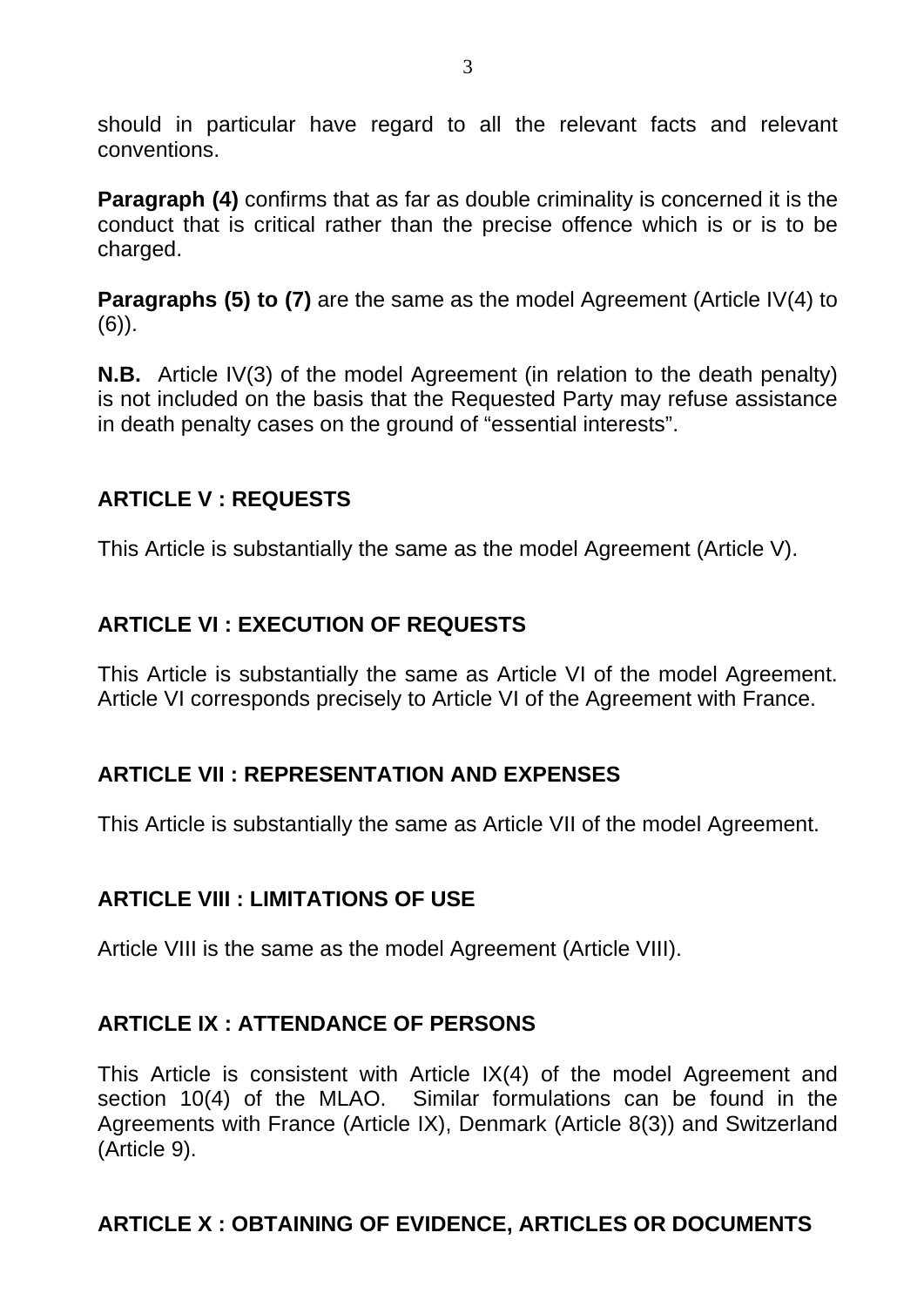This Article is substantially the same as Article IX of the model Agreement.

**Paragraph (4)** clarifies that in the course of obtaining evidence from a witness, additional questions may be asked. Similar formulations can be found in the Agreement with France (Article  $X(4)$ ) and Belgium (Article  $X(4)$ ).

# **ARTICLE XI : SERVICE OF DOCUMENTS**

**Paragraph (1)** is substantially the same as the model Agreement (Article  $XII(1)$ ).

**Paragraphs (2) and (3)** are substantially the same as the model Agreement (Article XII(2)) but distinguish between "responses" and "appearances", the reason being that "appearances" require travel arrangements to be made and accordingly more notice may be required, hence, the suggested lead period of at least 40 days advance notice. Similar clauses can be found in the Agreement with France (Article XI(2) and (3)) and Belgium (Article XI(2)).

**Paragraph (4)** sets out the logistics of service. It is consistent with Hong Kong's practice. A similar clause can be found in the Agreements with Finland (Article 12(2)), Belgium (Article XI(3)), France (Article XI(4)) and Switzerland (Article 17(2)).

**Paragraphs (5) and (6)** are substantially the same as the model Agreement (Article  $XII(4)$  to  $(5)$ ).

Article XII(3) of the model Agreement is omitted as India does not have the capacity to provide notice of outstanding warrants etc. This paragraph has been omitted in other Agreements (e.g. Indonesia, Germany, Belgium and Denmark).

## **ARTICLE XII : PUBLICLY AVAILABLE AND OFFICIAL DOCUMENTS**

Article XII is substantially the same as Article XIII of the model Agreement.

## **ARTICLE XIII : CERTIFICATION AND AUTHENTICATION**

Article XIII is substantially the same as the model Agreement (Article XIV).

## **ARTICLE XIV : TRANSFER OF PERSONS IN CUSTODY**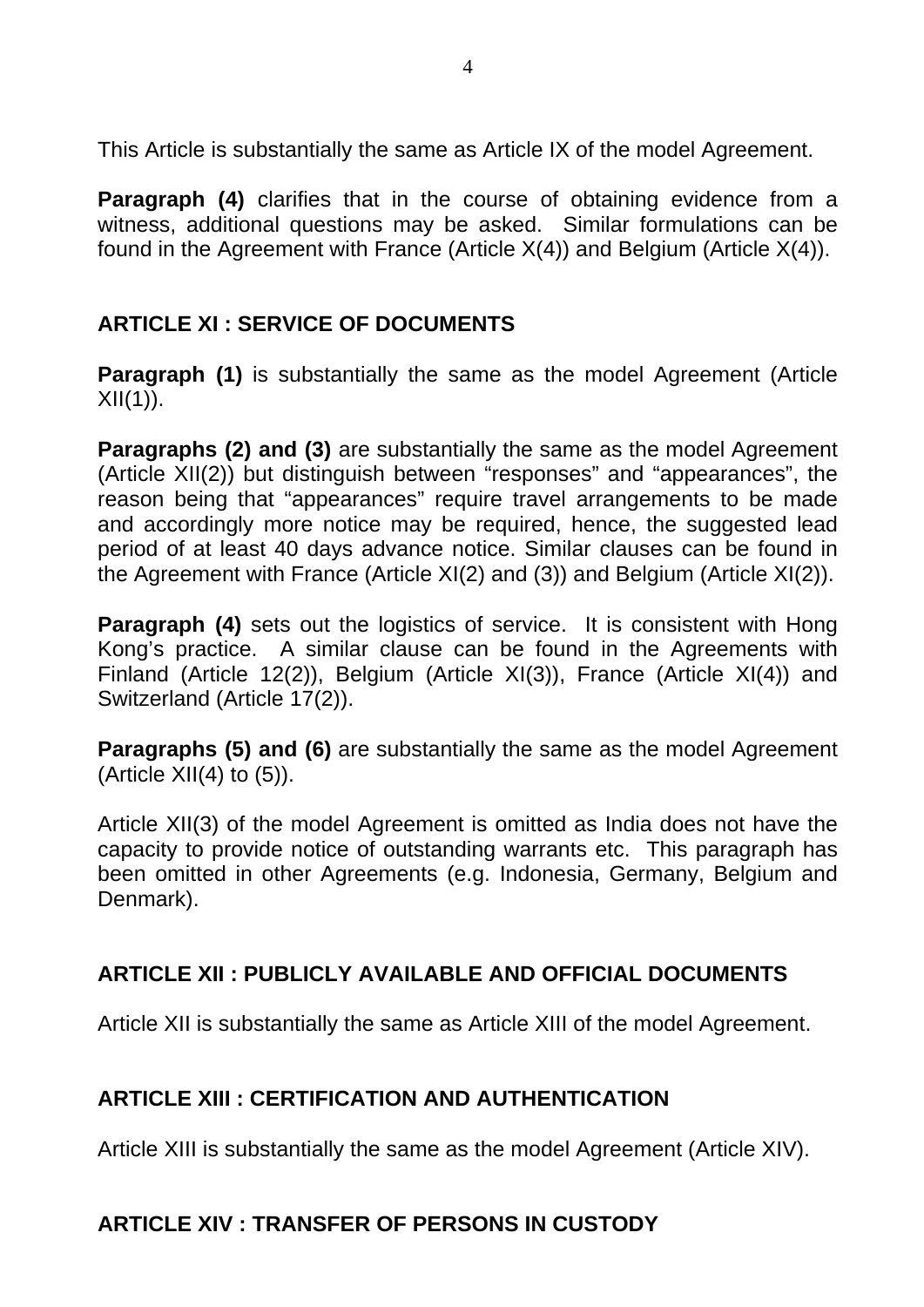This Article is substantially the same as Article XV of the model Agreement.

# **ARTICLE XV : TRANSFER OF OTHER PERSONS**

**Paragraph (1)** is substantially the same as the model Agreement (Article XVI(1)), but is more specific. Similar provision can be found in Article XV(1) of the Belgium Agreement.

**Paragraph (2)** deals with the question of the person's allowances and expenses. There is similar provision in other signed Agreements : Finland (Article 16(3)), Malaysia (Article 15(3)(a)) and Belgium (Article XV(2)).

Article XVI(2) of the model Agreement is omitted as it is already covered by paragraphs (1) and (2).

#### **ARTICLE XVI : SAFE CONDUCT**

**Paragraph (1)** is substantially the same as Article XVII (1) of the model Agreement but more closely reflects the wording of Section 17(1)(ii) of the MLAO with respect to immunity from civil suits. Similar formulation can be found in the Agreements with Finland (Article 17(1)), Indonesia (Article 14(1(a) and (b)) and Malaysia (Article 17(1)).

**Paragraph (2)** is substantially the same as Article XVII (3) of the model Agreement.

**Paragraph (3)** is substantially the same as Article XVII(4) of the model Agreement.

**Paragraph (4)** is substantially the same as Article XVII (5) of the model Agreement.

**Paragraph (5)** deals with the immunity of persons responding to a summons. Similar formulation can be found in the Agreements with France (Article XVI(5)), Germany (Article 16(2)), Belgium (Article XVI(5)) and Switzerland (Article 21(4)).

**Paragraph (6)** is similar to Article XVII(2) of the model Agreement but provide a longer safe conduct period of 30 days instead of 15 days after being notified that the person's presence is no longer required. Similar formulation can be found in the Agreements with France (Article XVI(6)), Belgium (Article XVI(6)) and Switzerland (Article 21(5)).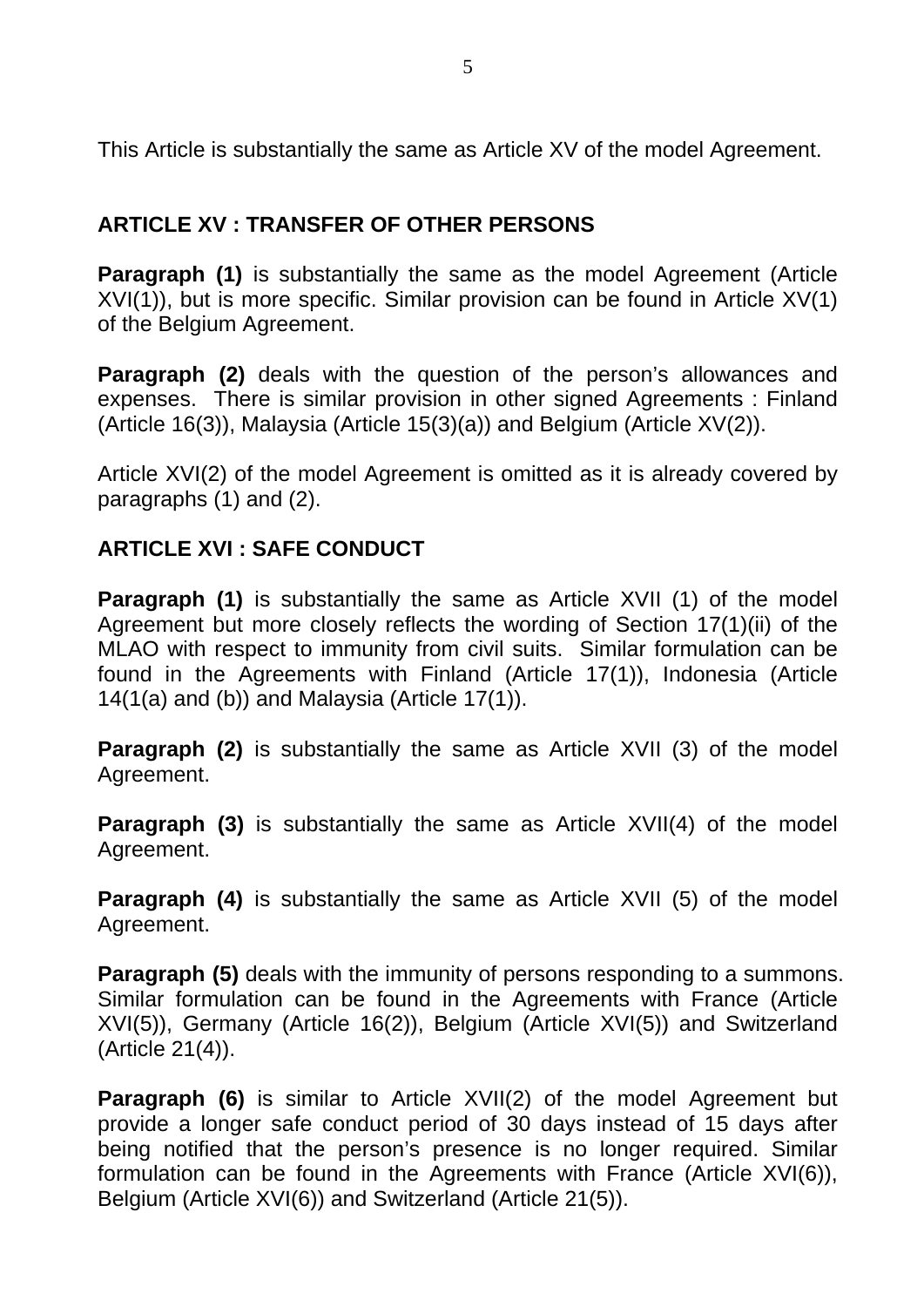## **ARTICLE XVII : SEARCH AND SEIZURE**

This Article is substantially the same as Article XVIII of the model Agreement.

# **ARTICLE XVIII : PROCEEDS AND INSTRUMENTS OF CRIME**

**Paragraphs (1), (2) and (4)** are substantially the same as the model Agreement (Article XIX(1), (2) and (4)). Consistent with other signed Agreements as well as the type of property capable of being subject to restraint and confiscation under the MLAO, "instruments" as well as "proceeds" of crime are covered. Please also see paragraph (6) below.

**Paragraphs (3)** replaces Article XIX(3) of the model Agreement and restricts the execution of the request to what is available under the laws of the Requested Party. This is appropriate since the Hong Kong SAR can only provide assistance pursuant to CAP. 525, in cases where the offence carries a maximum penalty of 2 years or more. Similar formulations can be found in the Agreements with Finland (Article 19(3)), Denmark (Article 15(3)), France (Article XVIII(3)) and Ukraine (Article 19(3)).

**Paragraph (5)** has been added to require the Parties to communicate representation by a person affected by a court order as well as their response to each other. This reflects Hong Kong's practice.

**Paragraph (6)** defines "confiscation", "instruments of crime", "proceeds of crime" and "property". Similar definitions of "confiscation", "proceeds of crime" and "property" can be found in the Agreement with the UK (Article XIX(5)) and similar definition of "instruments of crime" is found in the Agreement with Malaysia(Article 19(6))

# **ARTICLE XIX : SETTLEMENT OF DISPUTES**

Article XIX is identical to Article XX of the model Agreement.

## **ARTICLE XX : ENTRY INTO FORCE AND TERMINATION**

**Paragraphs (1) and (3)** are substantially the same as Article XXI(1) and (2) of the model Agreement. However, termination only takes place six months after receipt of the notice to terminate. This is similar to Article 22(3) of the